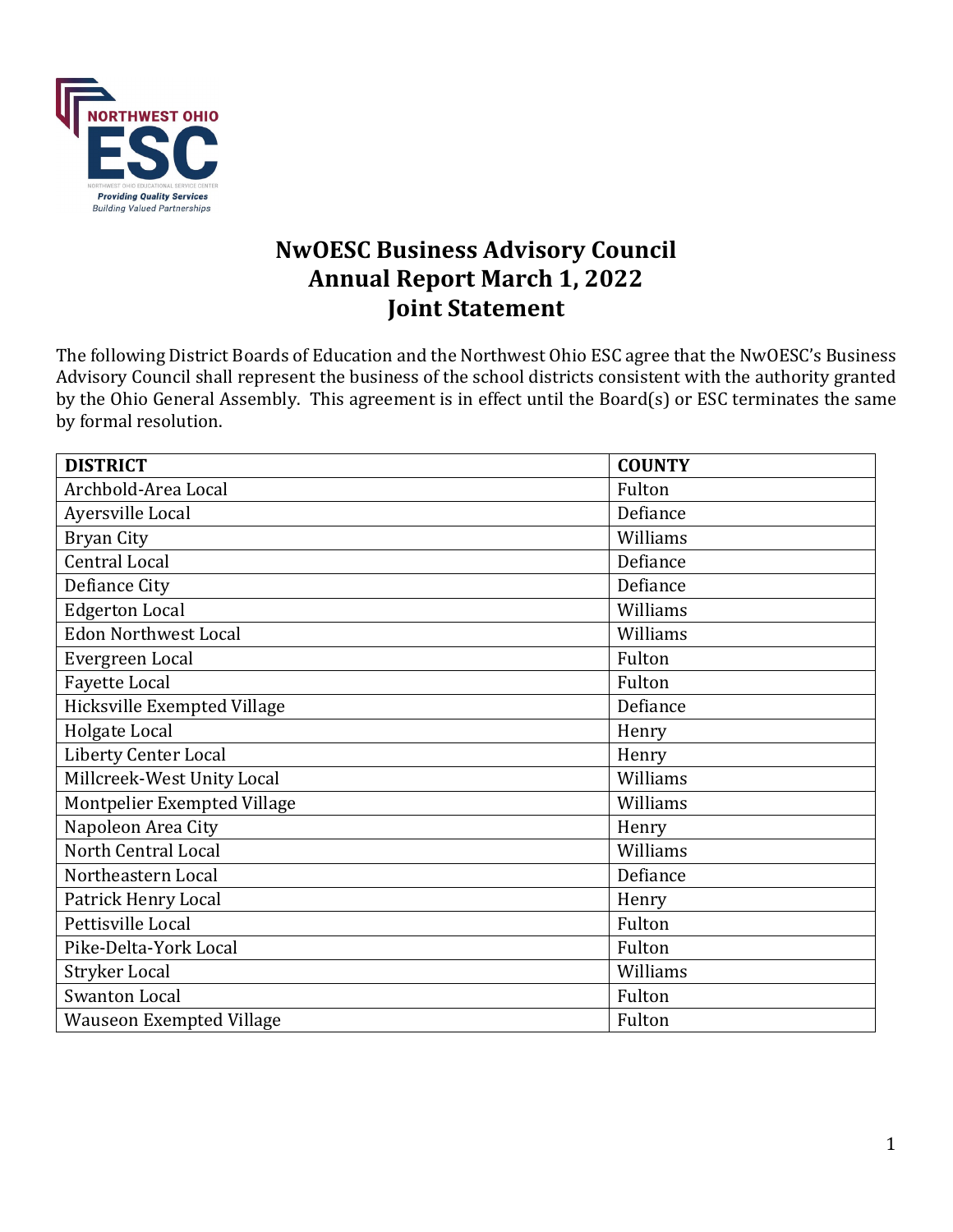## **Membership:**

- District Superintendents
- Four County Career Center
- Northwest State Community College
- Economic Development Directors from Defiance, Henry, Fulton, and Williams Counties
- STEAM Coalition Members
- NwOESC Administration
- NwOESC Business-Education Liaison

### **BAC Mission and Vision:**

- NwOESC BAC Vision: A well-prepared workforce that contributes to the economic growth and development and improved quality of life throughout the Northwest Ohio region.
- NwOESC BAC Mission: The mission of the Northwest Ohio BAC is to bring together on a regional level the leaders in business, education and government to advise, support and enhance the awareness, instruction and experiences students are provided in striving to gain relevant, indemand job skills as part of their preparation for future career success.

## **BAC Meetings**

The BAC shall meet Quarterly at the NwOESC. These meetings shall occur in conjunction with scheduled NwOESC Superintendents meetings.

Meetings held in 2021 included:

- Tuesday, March 9, 2021
- $\blacksquare$  Tuesday, May 11, 2021
- Tuesday, September 14, 2021
- Tuesday, December 14, 2021

### **1. The council's plan and implementation progress:**

- **a.** PRIORITY #1 Fostering collaboration beyond the Council, among business, labor and education personnel. OCCURRING AND ONGOING
- **b.** PRIORITY #2 Publicizing and communicating local economy and job information, including activities designed to inform students, educators and the community about changes to the local economy and which jobs will be most in demand. OCCURRING AND ONGOING

#### **2. Brief summaries of specific activities the council conducted:**

- **a.** Fostering collaboration, beyond the Council, among business, labor and education personnel.
	- i. Business and Education Spotlights at each meeting Business spotlights provide opportunity for area businesses and to share information related to operations, challenges, and successes as partnerships are strengthened with education.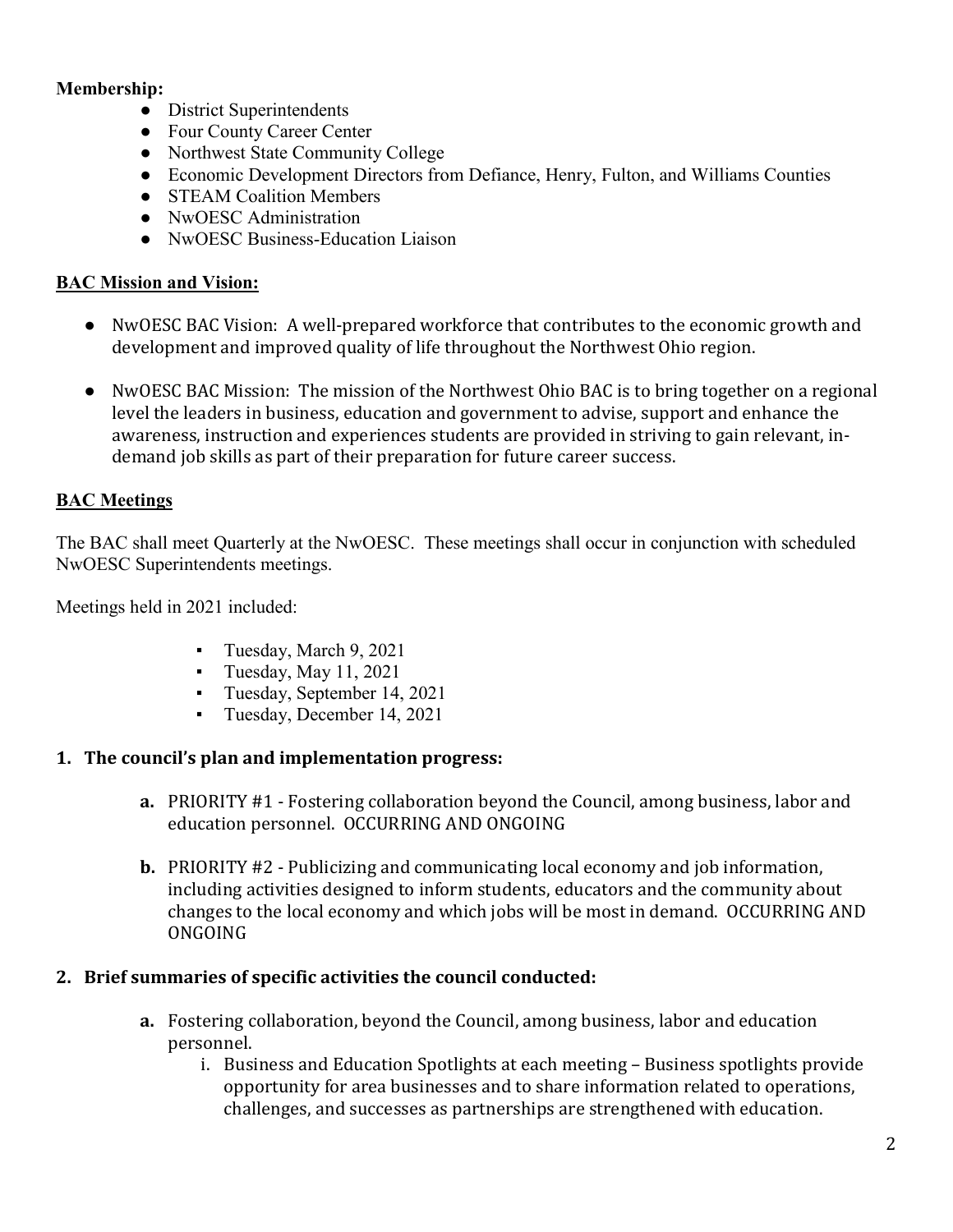Education spotlights provide opportunity for education entities to share practices and initiatives designed to bring awareness, experiences, and instruction to students as they prepare for future career success

- 1. Nathan Keel and Veronica Arthur Bryan City Schools; unique Workforce Development programming
- 2. Brian Feeney and Beth Behrman -ALG Health Business model in response to COVID 19.
- 3. The Gerken Companies Alan C. Bostelman, Workforce Development/Marketing Coordinator; workforce opportunities
- 4. Karlee Badenhop and Grace Schnitkey Four County Career Center; Early Job Placement Program
- 5. John Mansel-Pleydell M.ED NWOCA Professional Learning Group Supervisor; STEAM Coalition, Career Champions List, and Advanced Manufacturing Consortium; Hands on activity with coding/programming
- 6. Dr. Todd Hernandez President/ CEO at Northwest State Community College; Strategic plan; new programs in Agribusiness, Skilled Trades, Entrepreneurial and Marketing certificates; expanded scholarship opportunities
- 7. Holgate Local Schools Adulting 101 class; Instructor Cheryl Sonnenberg and several high school students provided an overview and highlighted partnership with business partner Martha Gebers, Employment Manager from Sauder Woodworking
- **b.** Economic Development Director updates at each meeting an opportunity for each county director or designee to provide information and updates to connect business and education stakeholders. A key focus is on communicating local economy and job information.
	- i. Matt Gilroy Fulton County
	- ii. Erika Willitzer/Kortney Williams Defiance County
	- iii. Megan Hausch/Keira Grandy Williams County
	- iv. Jennifer Arps Henry County
- **c.** NwOESC BAC Liaison Investment in personnel to support regional endeavors and further education/business linkages. Growth and expansion continues with the goal to build capacity across all four counties.
	- i. Mike Remer serves part-time as liaison
- **d.** An email distribution list makes it convenient for BAC members to pass along information about events and offerings that would be beneficial for the group.
- **e.** Manufacturing Boot Camp This event will be held in the summer of 2022 (June 6-9). Through generous funding secured by Lu Cooke, Liaison to the Lt. Governor, the Boot Camp is being promoted across all four counties, accommodating approximately 20-25 participants per county. Those completing the Boot Camp will be awarded 3 semester credit hours of Ashland University of college credit at a significantly reduced rate. The goal of the event is to provide educators from across the region an in-depth learning experience on area business operations and opportunities and subsequently implement what they have learned into their curriculum and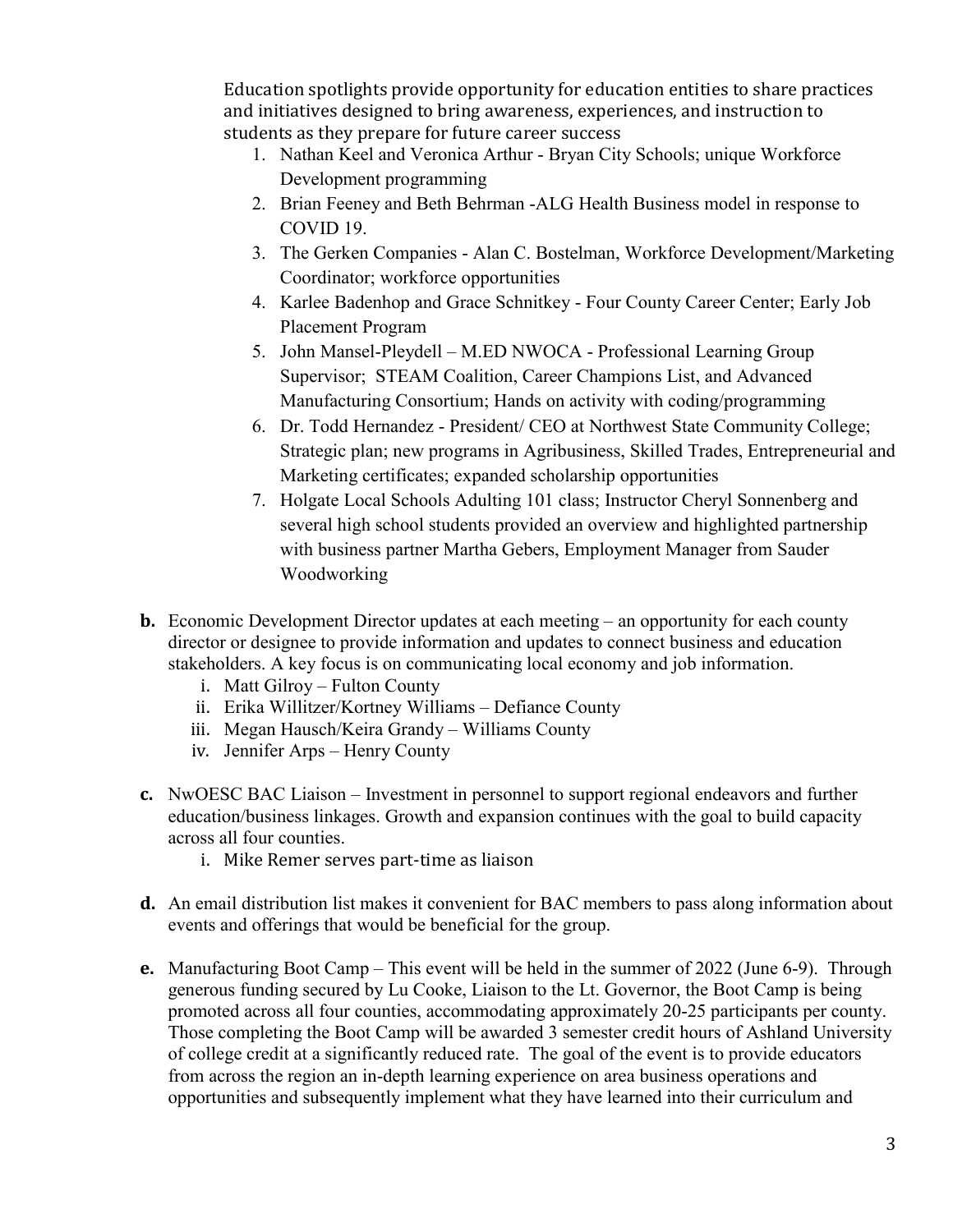instructional practices. On June 15 and 16, participating educators will display what they have learned through the experience.

### **3. The nature of the council's advice and recommendations, if any, on needed employment skills and curriculum development to instill those skills:**

- **a.** Continue to focus on the development of basic employment skills/soft skills reliable attendance, coworker interactions, problem solving, organization, conflict resolution, etc.
- **b.** Build upon efforts that promote work ethic and civic pride.
- **c.** Drug free prevention efforts remain critical.
- **d.** Providing youth with opportunities to expand upon strengths and interests through avenues such as robotics clubs, eSports, STEAM learning labs, are vital as student grow and develop.
- **e.** Continue to increase credentialing and apprenticeship opportunities for students.
- **f.** Continue to provide student opportunities with job placements through the vocational school as applicable.
- **g.** Tap into Community College opportunities and resources to build the workforce: Tech Cred; Strengthening Community College Training Grant; Choose Ohio First program and Earn and Learn programs.
- **h.** Ensure students K-12 have access to technology and devices.
- **i.** Identify creative approaches to get manufacturing in schools to increase awareness/exposure.

### **4. The nature of the council's advice and recommendations, if any, on economic and job market changes and the types of employment in which future jobs are most likely to be available:**

- **a.** Manufacturing continues to be a huge industry sector in NW Ohio. Parents and students need information on how this sector has evolved over time, with many employment opportunities for skilled and high paying positions. Parents need to see and experience the vocational school and business/industry settings to better understand what they offer. There is a continual struggle to bridge the gap between career, college, and workplace.
- **b.** Retail and the Construction industry are other large sectors.
- **c.** Utilize available data on in demand jobs/labor pool needs in critical conversations with employers, students, families and other stakeholders.
- **d.** Continue to build upon and further develop STEAM activities and initiatives across the four county area at all levels P-16. Shift toward bringing in business that offers more 'quality positions', i.e. higher pay
- **e.** Job and Manufacturing fairs are critical and valuable events